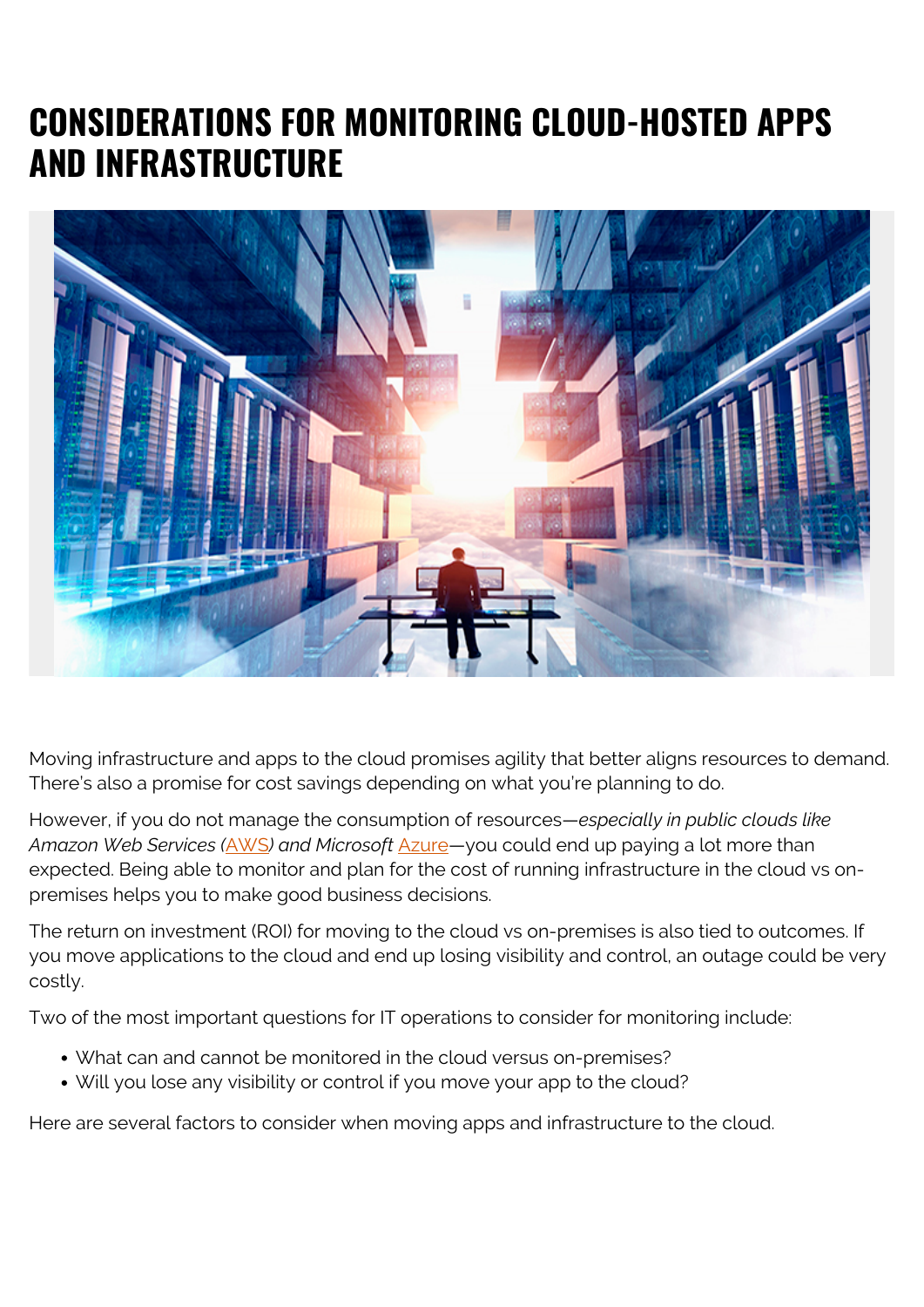# **Monitoring cloud-hosted apps and infrastructure**

When you consider monitoring hosted apps and infrastructure in the cloud, agents or probes can be installed in the same cloud environment. The agents or probes provide key performance metrics to the monitoring software. You'll get the typical infrastructure metrics for performance and availability including CPU, memory, and processor utilization as well as application performance metrics for transactions. You're instrumenting the same infrastructure as you would on-premises, just in a different environment.

Moving to the cloud should not be a problem in this case.

You should consider whether to run your monitoring software that takes in the agent or probed data hosted on-premises, or alongside the infrastructure and apps in the cloud. In some cases, you might want to consider a hybrid approach where you could have monitoring instances running in the cloud environment collecting and doing analytics and then storing the data back at your private data center. Organizations who do this prefer not to store data in public cloud environments for security reasons.

You'll want to make sure that the monitoring solution you choose can be architected with components that could span from your data center to private and public clouds. We have a large retail customer who has done exactly that. They were able to architect a solution that took advantage of scaling their infrastructure and monitoring in the public cloud while maintaining the security of their sensitive data on-premises.

### **Legacy monitoring tools**

If you have legacy monitoring tools on hardware appliances installed in your data center, then moving to the cloud is not going to work out so well for monitoring. If there's a software version of the appliance that you can install on a virtual machine (VM) in the cloud, then you can get the same or comparable monitoring coverage as you had on-premises.

# **Newer architectures**

It gets more complicated when the technology used in the cloud runs the apps differently than what happened on-premises. For example, running apps in Docker containers requires a different approach to instrumentation. You need to monitor the hosting environment of the Docker containers as well as what's going on inside the containers themselves

Here's a great example from one of our TrueSight Solution Engineers who shows us how to achieve the instrumentation for Java apps on Docker:

#### [TrueSight App Visibility in Docker Containers](https://youtu.be/iO9qxvBSVn8)

In a Docker environment, the ability to scale and have a dynamic monitoring solution that can keep up with the changing conditions is crucial.

To maintain the same visibility and control, you will want to make sure that you can monitor the newer technologies as well as instrument the app environment.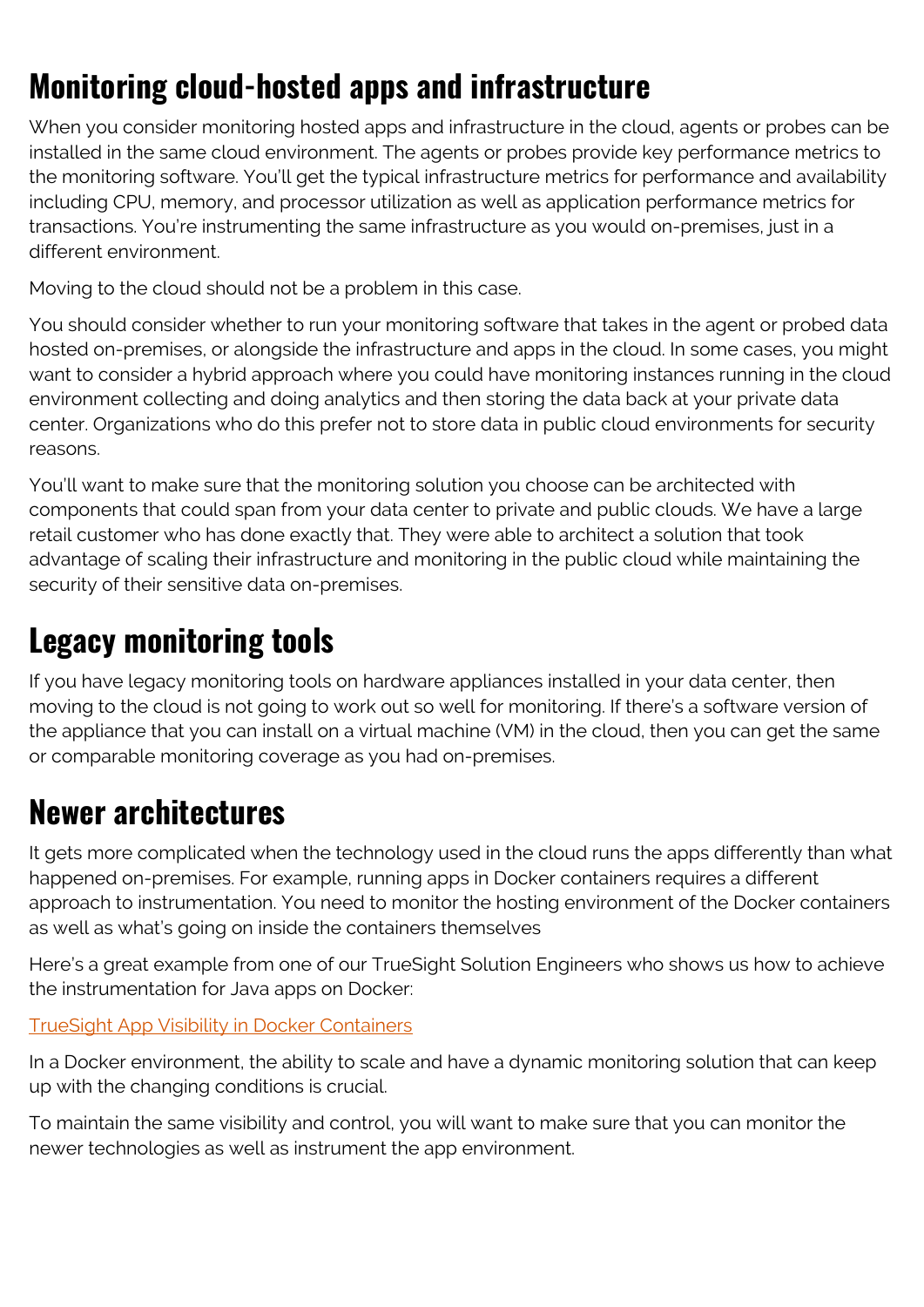# **Monitoring end-user experience**

Getting real-time, end-user experience metrics from apps that run in the cloud is a relatively standard activity when you have control of the web servers that are serving the apps. You just need to add a snippet of code to the pages being served by the web server and then end-user experience monitoring is enabled. For example, a JavaScript snippet can be automatically injected to the headers of web pages at run time, or you can manually copy them to the pages. You can then monitor the real user experience of the web pages as well as the Ajax calls.

Most monitoring tools include this type of monitoring so that your cloud monitoring decision will not be impeded by this concern.

### **What differentiates beyond front-end, end-user experience monitoring?**

Going beyond the basics of end-user monitoring requires tying end-user experience monitoring to infrastructure monitoring and downstream analytics. This helps to troubleshoot an issue much faster than going to one console for user monitoring and another one for the infrastructure.

Cloud providers typically provide a level of monitoring natively. For example, for AWS, there are CloudWatch metrics available for the running infrastructure. These can also be integrated into your environment so that you have the infrastructure health from the cloud provider as well as deeper server diagnostics as necessary that you can instrument with agents.

Having a single console that shows this data in an application performance context will help reduce mean time to repair (MTTR) instead of having to flip through multiple sources of monitoring data. End-user experience monitoring for SaaS apps cannot be done as easily if you don't have the ability to instrument the web pages of the service provider of the app.

Downstream analytics using [AIOps](https://blogs.bmc.com/it-solutions/aiops.html) approaches for your complete IT environment can also have a huge impact on the value of your end-user monitoring in the context of a larger strategy of IT operations.

# **Monitoring SaaS apps**

You cannot monitor SaaS apps that you subscribe to very easily unless the provider gives you access to their environment.

You would be tied to whatever the SaaS provider offers you in terms of service levels. If you have degraded performance, you'd typically enter a service request to the provider. There might also be an SLA in place to mitigate any dissatisfaction with performance levels.

However, this does not stop you from doing some monitoring. You could do synthetic monitoring of the web pages that you're accessing, particularly if there are disputes between your service provider and your end-user experience. They might be using a less granular approach to monitoring. If they only report on hourly averages, the fact that several users have slow response times might not be captured if their average response time did not reach a critical threshold. You could pinpoint what times and pages were slow based on your synthetic monitoring.

*Note—if you're hosting the SaaS apps as a provider, you'd consider the same things you would consider*